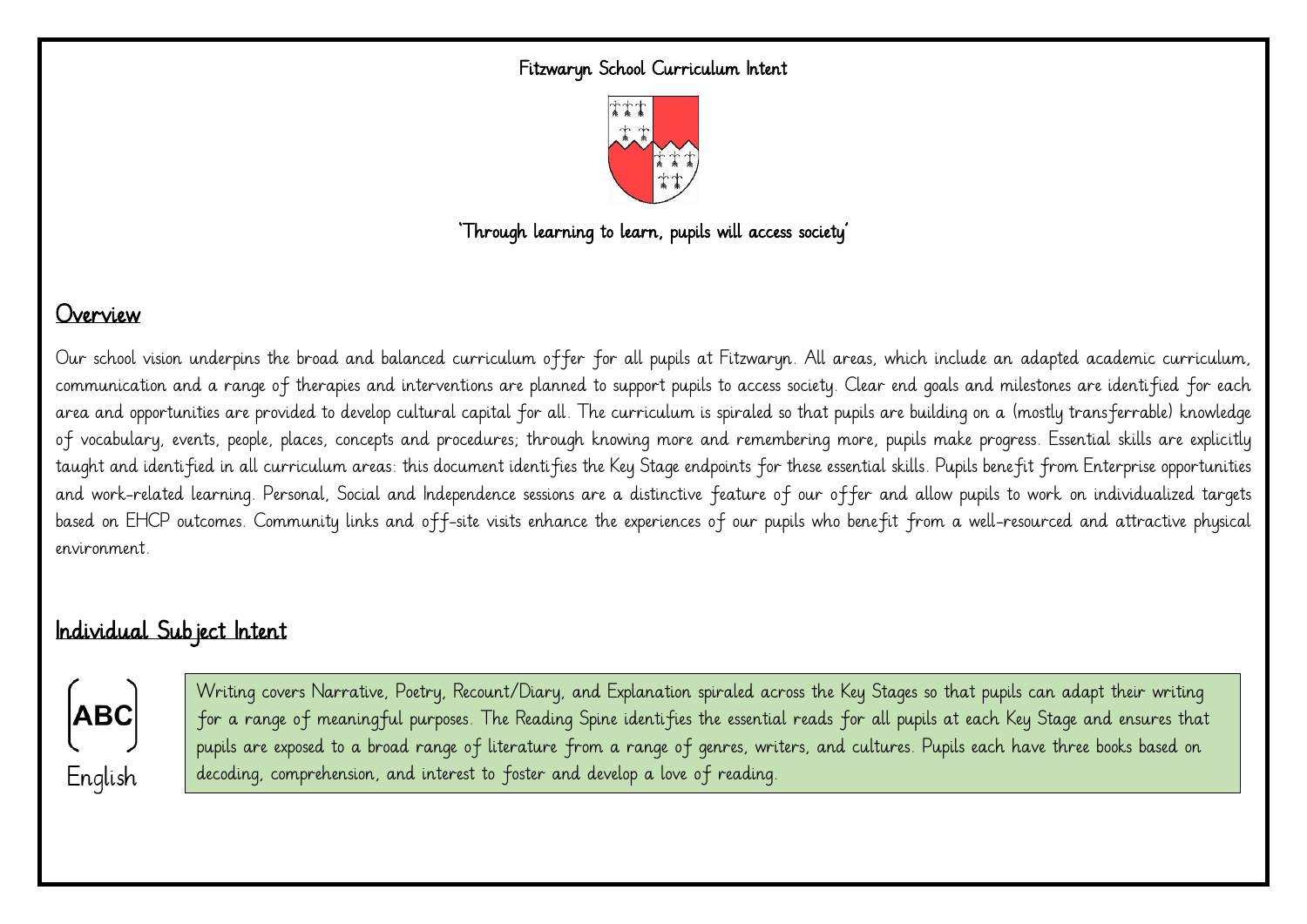

Maths

The spiraled Maths curriculum has Number at its heart as mastery of this builds competency in other areas and underpins Maths as a Functional Skill. At each Key Stage, concepts are regularly revisited, and this supports the ideal of depth before breadth. Weekly problem-solving sessions are a distinctive feature across the school. The Calculation Policy identifies progression in calculation strategies, details key vocabulary for consistency and highlights appropriate mental strategies to be employed at each Key Stage.



Science

Through a varied range of topics, pupils learn to work scientifically and methodically. They understand that scientific methods and skills can be used to help answer questions.



Geography

Pupils can recognize and describe features of different environments at a range of scales from local to global. They develop an awareness of environmental issues.



History

Pupils learn about the lives of significant individuals and events from the past. They understand how we learn about the past by studying different sources and compare aspects of life in different periods.



Pupils can use different forms of information and communication technology responsibly, competently, confidently, creatively, and safely. They can recognize unacceptable online behaviour and know how to report it.

Computing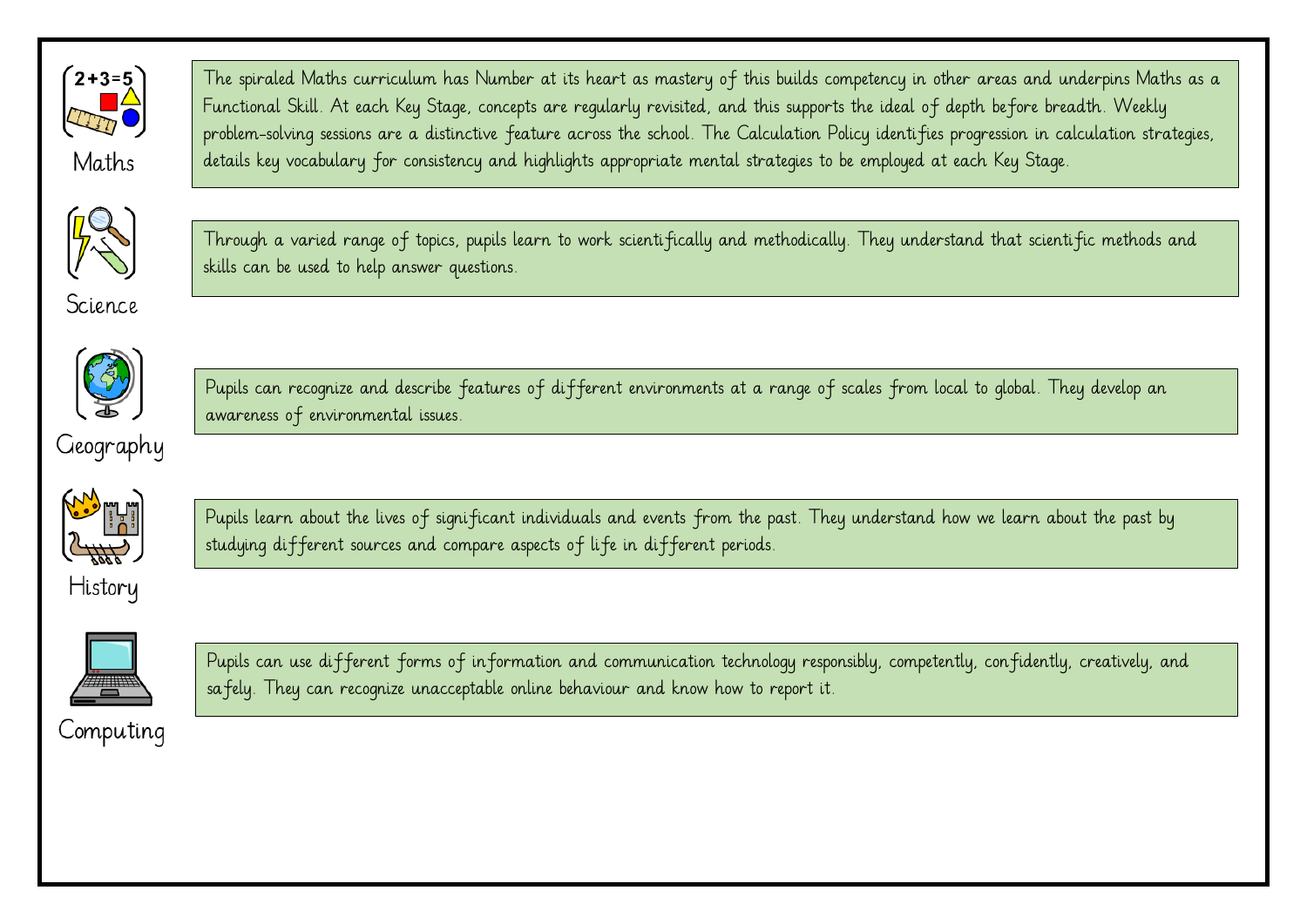

Pupils learn about great artists/ designs and create their own pieces of work using different media. They can evaluate their own work.



Pupils can design, make, and evaluate their ideas in different contexts. They develop an understanding of nutrition and learn to cook.



Pupils create, perform, and review their own musical compositions. They learn about and evaluate the work of great composers and musicians.

Music



Pupils develop their physical confidence through different sports and activities, supporting their ongoing health and fitness.



Pupils explore their own beliefs as they learn about Christianity and other principal religions. They can demonstrate respect for others and build their own sense of identity and belonging to support them as citizens in a diverse society.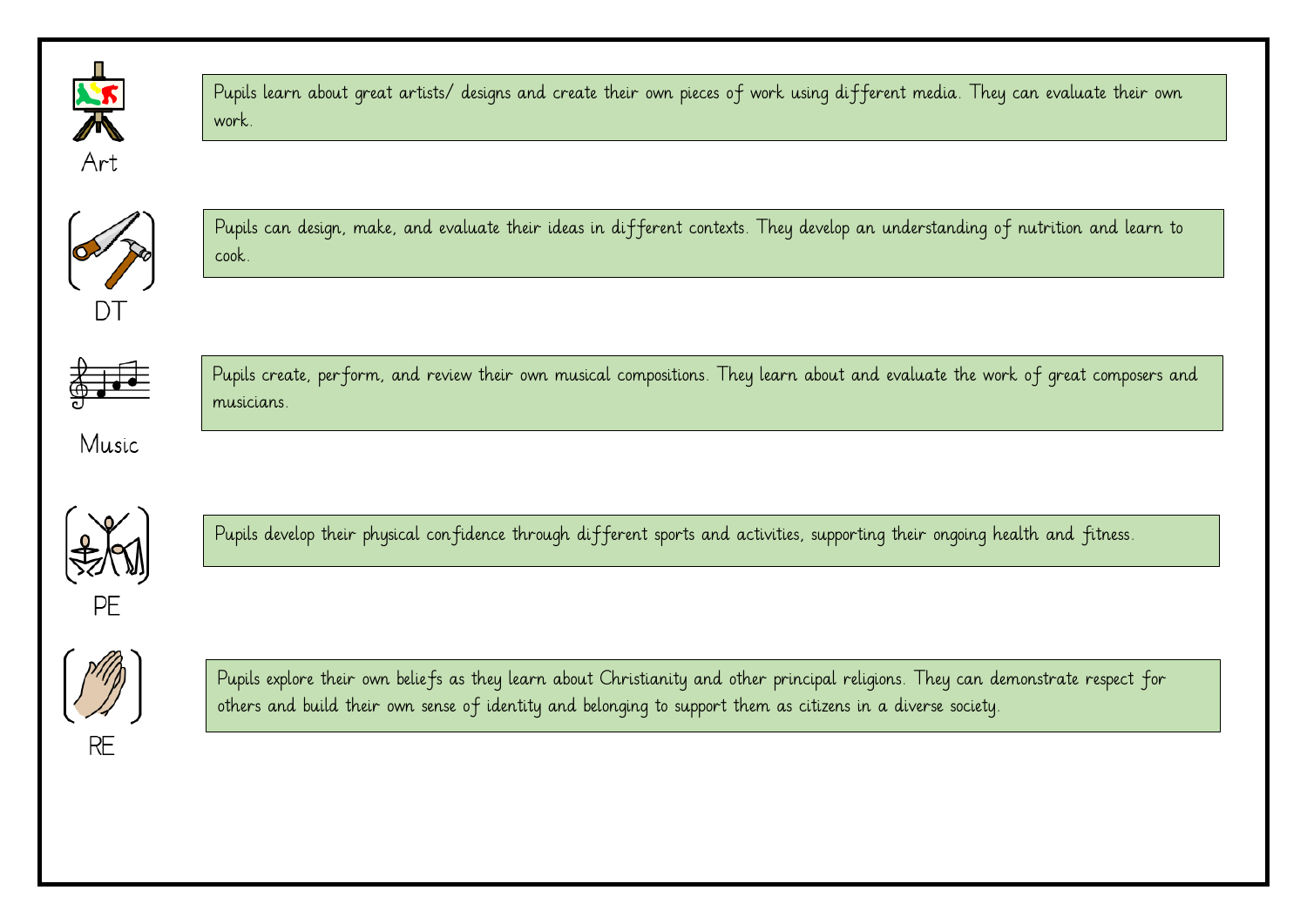

**RSE** 

Pupils learn how to respect themselves and others in the range of relationships they will experience in their lives. They will learn how to keep themselves safe and ask for help.



Pupils gain the understanding and learn the skills they will need to make choices and live safely in the world as they grow into adults.



Through a range of activities linked to every-day situations, pupils develop their personal, social and independence skills. They will learn to use these skills in the local and wider community.

PSI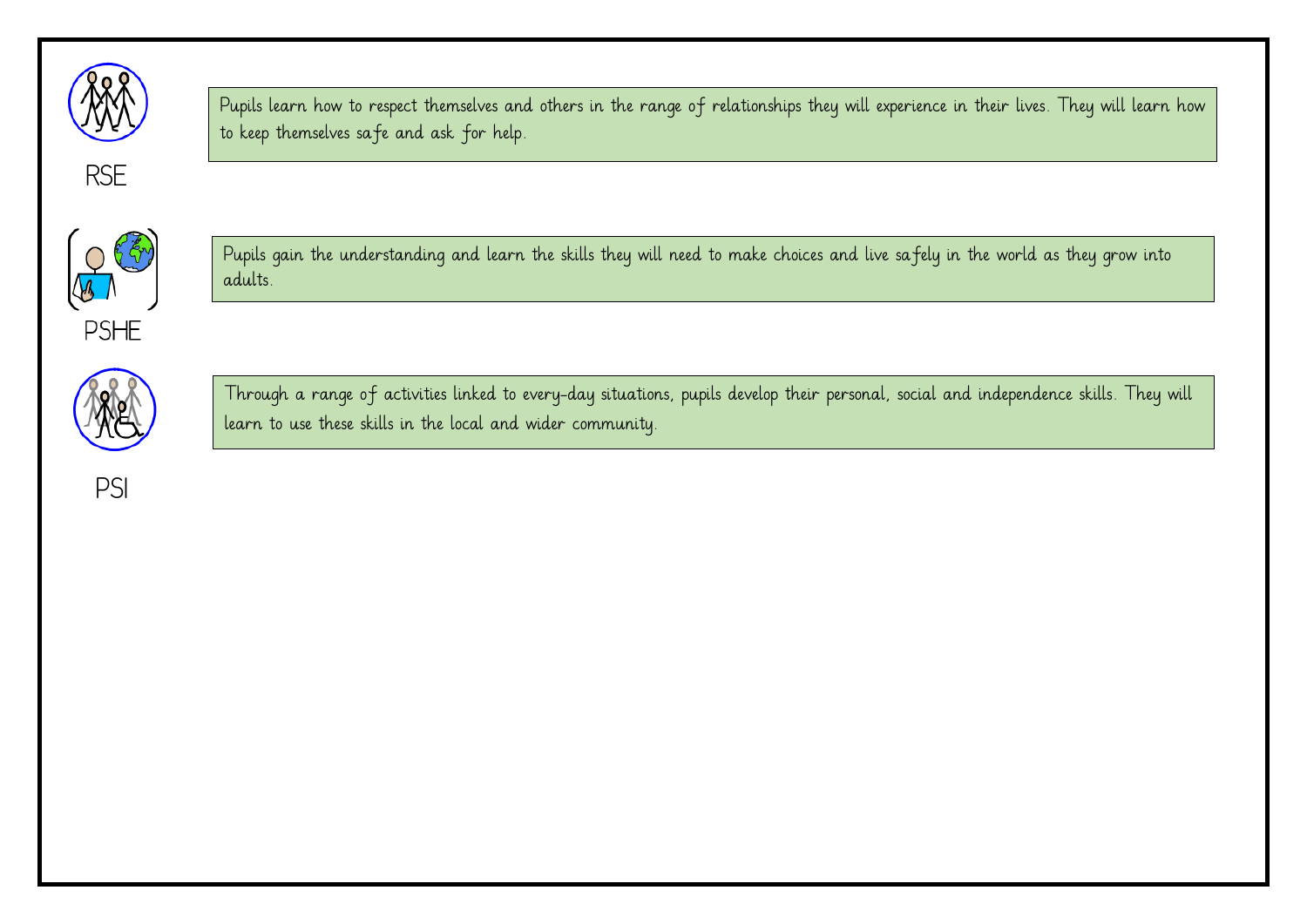# Key Stage End-Points

Social Interaction & Communication

| EYFS/KSI                             | KS <sub>2</sub>                | KS <sub>3</sub>                 | $KS+$                             | KS5                          |
|--------------------------------------|--------------------------------|---------------------------------|-----------------------------------|------------------------------|
| Pupils will have a preferred         | Pupils will communicate with a | Pupils will begin to            | With support, pupils will         | Students will be active      |
| method of communication and          | range of people within school  | communicate more confidently    | communicate effectively within    | members of their local       |
| will be beginning to develop their   | using a consistent preferred   | with less familiar adults, both | their local community.            | community. Their             |
| proficiency using it.                | method.                        | within school and in the local  |                                   | communication skills will    |
|                                      |                                | community.                      | Pupils will communicate           | enable them to interact with |
| Pupils will begin to see the purpose | Pupils will build friendships  |                                 | effectively with all stakeholders | the wider community,         |
| and pleasure in interacting with     | within the classroom.          | Pupils will interact with and   | within the school community.      | including with key           |
| peers.                               |                                | build friendships with peers    |                                   | professionals (e.g. doctors) |
|                                      |                                | from across the Key             |                                   | supporting them to access    |
|                                      |                                | Stage/school.                   |                                   | local services.              |

Self-care (including staying safe)

| EYFS/KSI                          | KS <sub>2</sub>                  | KS <sub>3</sub>                | KSL                                  | KS <sub>5</sub>                 |
|-----------------------------------|----------------------------------|--------------------------------|--------------------------------------|---------------------------------|
| Pupils will develop an            | Pupils will show an awareness of | Pupils will access local and   | Pupils will take an active role in   | Students will know how to       |
| understanding of danger in the    | danger as they begin to be able  | online communities safely with | decision making when accessing       | stay safe in the local          |
| immediate environment.            | to move around school safely     | support and begin to identify  | the local community, considering     | community and online,           |
|                                   | and with more independence.      | who to ask for help if         | potential risks.                     | identifying potential dangers,  |
| Pupils will cooperate with self-  |                                  | required.                      |                                      | and know who to ask for help    |
| care activities and begin to show | Pupils will take an increasingly |                                | Pupils will have a secure            | if required.                    |
| some independence when following  | active role in self-care tasks,  | Pupils will complete self-care | understanding of online risks        |                                 |
| instructions.                     | enabling them to be as           | tasks independently, where     | and personal responsibilities across | Students will know how to       |
|                                   | independent as possible.         | possible, considering puberty. | different platforms.                 | present themselves              |
|                                   |                                  |                                |                                      | appropriately to fully access   |
|                                   |                                  |                                | Pupils will take an active role in   | society, including the world of |
|                                   |                                  |                                | determining how best to present      | work.                           |
|                                   |                                  |                                | themselves in different              |                                 |
|                                   |                                  |                                | situations.                          |                                 |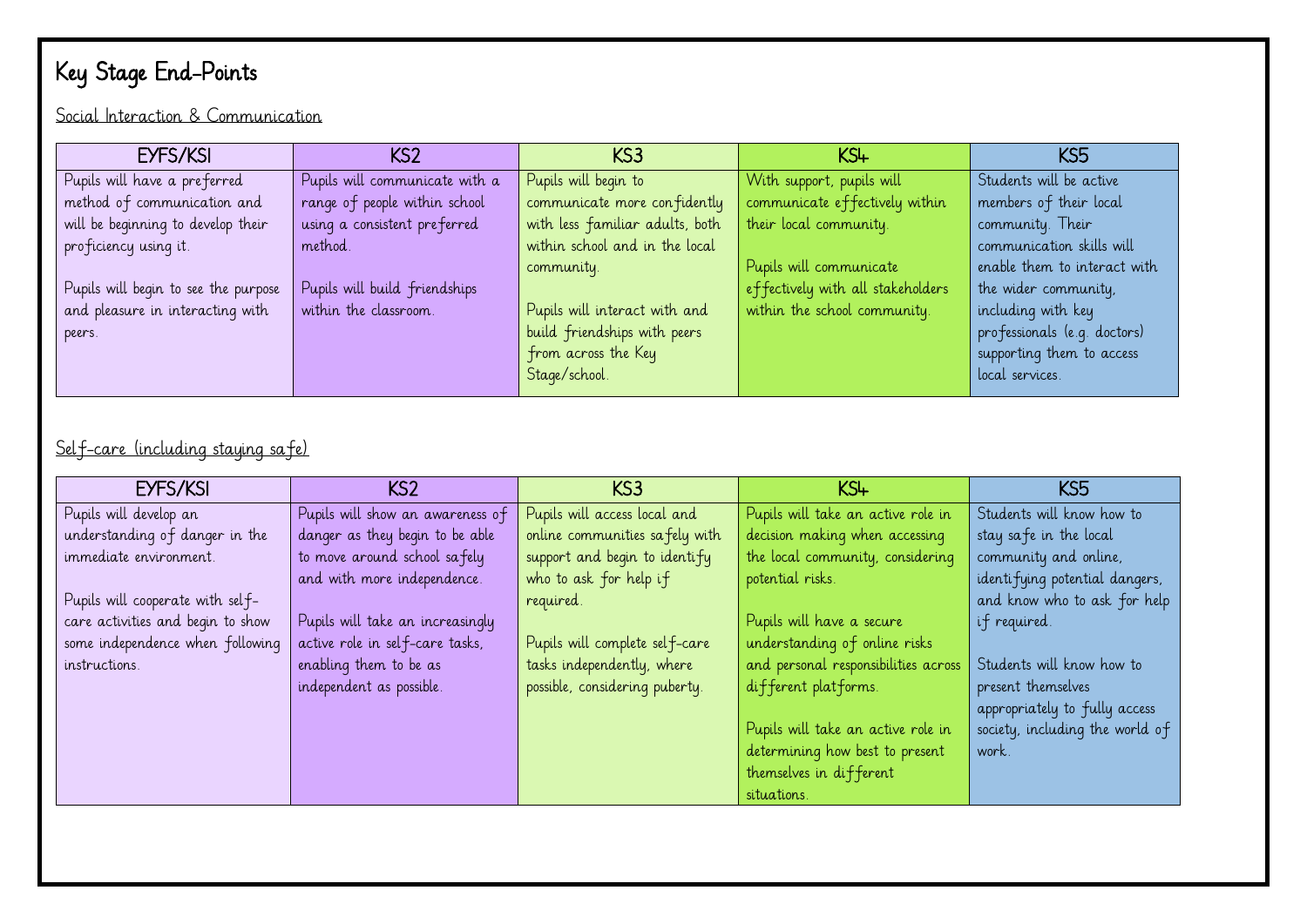## Independence Skills

| EYFS/KSI                           | KS2                             | KS3                             | KS4                             | KS5                          |
|------------------------------------|---------------------------------|---------------------------------|---------------------------------|------------------------------|
| Pupils will become active learners | Pupils will have the confidence | Pupils will more independently  | Pupils will take responsibility | Students will demonstrate a  |
| in all aspects of the classroom    | and resilience to independently | manage their learning,          | within school, including for    | level of independence that   |
| environment.                       | attempt different challenges,   | belongings and resources within | their learning and belongings.  | would allow them to function |
|                                    | including un familiar ones.     | the classroom.                  |                                 | as an adult, at home and in  |
|                                    |                                 |                                 | Pupils will begin to become     | the local community.         |
|                                    |                                 |                                 | independent when in the local   |                              |
|                                    |                                 |                                 | community.                      |                              |
|                                    |                                 |                                 |                                 |                              |

# Behaviours and Wellbeing for Learning

| EYFS/KSI                             | KS <sub>2</sub>                | KS3                               | KSH                                 | KS5                          |
|--------------------------------------|--------------------------------|-----------------------------------|-------------------------------------|------------------------------|
| Pupils will participate within all   | Pupils will recognise some     | Pupils will recognize their own   | Pupils will know different          | Students will use effective, |
| aspects of the classroom through     | emotions that they find        | emotions and link them to a       | individualized strategies to use to | individualized strategies to |
| demonstrating e.g. active listening  | difficult and begin to explore | strategy which will support their | manage own behaviours in            | manage own behaviours        |
| and turn taking.                     | supportive strategies.         | readiness for learning.           | readiness for learning.             | within all settings and the  |
|                                      |                                |                                   |                                     | community.                   |
| Pupils will recognize basic emotions | Pupils will experience an      | Pupils will explore and review    | Pupils know different strategies    |                              |
| in themselves and follow routines    | increased range of strategies  | different strategies that can     | to use to try to ensure good        | Students will use a range of |
| to support the self-management       | that can support good mental   | support good mental wellbeing.    | mental wellbeing.                   | known strategies to support  |
| of these emotions.                   | wellbeing.                     |                                   |                                     | good mental wellbeing.       |
|                                      |                                |                                   |                                     |                              |
| Pupils will experience some          |                                |                                   |                                     |                              |
| strategies that can support good     |                                |                                   |                                     |                              |
| mental wellbeing.                    |                                |                                   |                                     |                              |